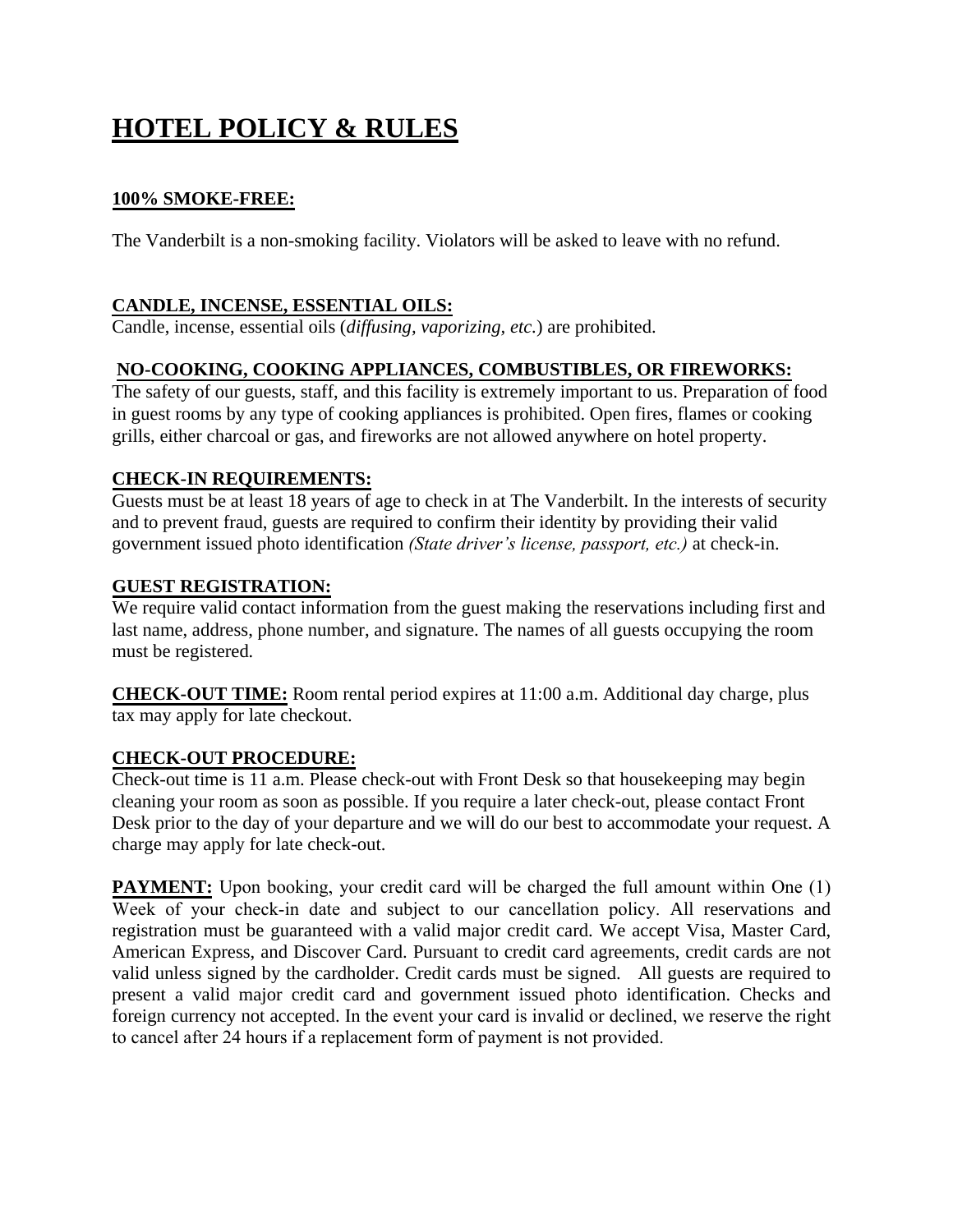# **CHECKS AND CHECK CASHING:**

We do not accept checks. We do not provide check cashing services.

# **RESERVATION AND PAYMENT FOR GUESTS BY PRIVATE THIRD PARTIES:**

Generally, third party payment is not permitted. In the case of paying for a family member if you will not be physically present at the hotel, we require prior completion and approval of a Credit Card Authorization form including a copy of your driver's license and the front and back of your signed credit card. You will be responsible for any and all damages and loss. We reserve the right to refuse reservation at any time for any reason.

#### **RATES:**

All rates are quoted in United States currency, plus tax. Rates may increase without notice. Rates as advertised on The Vanderbilt website or any other website or promotional material are subject to change at any time and may increase or decrease at the hotel's discretion.

**VISITORS:** Visitors must notify Front Desk/Concierge upon their arrival. Visitors must be accompanied by the registered guest at all times.

#### **ACCESS TO ROOMS**:

To provide all of our guests with an exceptionally clean and safe hotel experience, we reserve the right to enter your guestroom for reasonable purposes, such as for housekeeping, maintenance, verify that the room, its furnishings, and mechanical equipment are intact, or to address or prevent a violation of our Hotel Policy & Rules. Hotel staff will normally knock and announce themselves before entering your guestroom, unless we believe that exigent circumstances exist. In the event of suspected illegal activity, management reserves the right to summon law enforcement to aid in eviction.

#### **MAXIMUM OCCUPANCY:**

Room occupancy requirements are decided by Management.

#### **ROOM KEYS:**

Room keys are issued to the registered guest(s). No room keys will be issued to youth under 18 at any time. I.D. is required if you have lost your key and require a duplicate. Please return room keys to Front Desk at Check-out.

#### **FIRE SAFETY POLICY:**

The hotel is fully equipped with smoke detectors, fire safety information, and emergency evacuation plans. Please review this important information.

#### **NO IN-ROOM OR COMMON AREA PARTY:**

The Vanderbilt enforces a No In-Room or Common Area Party Policy to ensure we can protect the hotel and our guests at all times. No parties, loud disturbances and/or noise-nuisance are allowed or tolerated on these premises. In the event of a disturbance, one polite request (warning) will be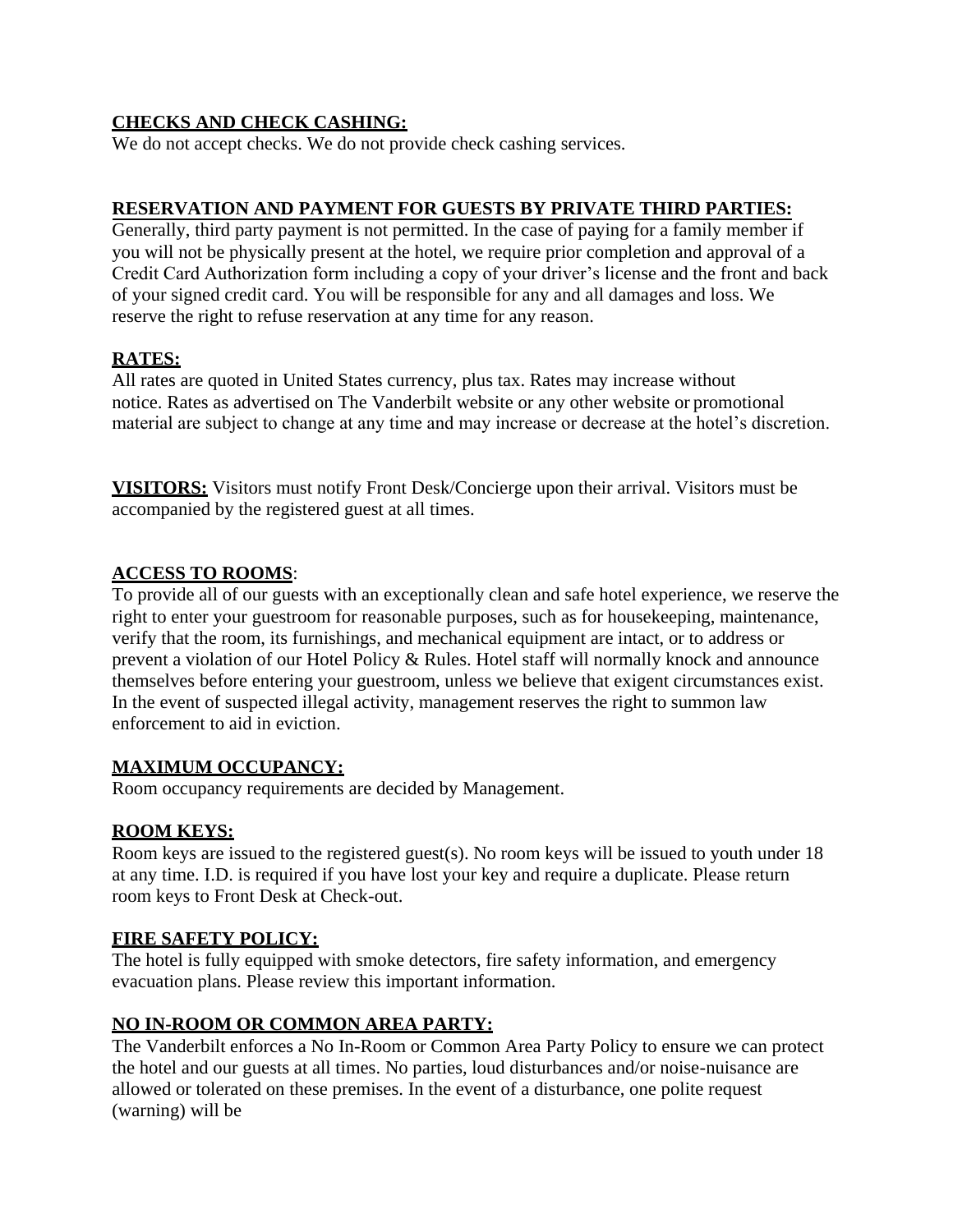given to reduce the noise. If our request is not followed, the guest will be asked to leave the hotel without refund. Registered guest(s) is responsible for all persons visiting.

# **PARKING AT OWN RISK**:

Parking for registered guest(s) is free. All vehicles are parked at the risk of the owner. The Vanderbilt shall not assume liability or responsibility for any vehicle, occupants, or contents while operated or parked on the hotel property. If a vehicle is left in the hotel parking lot after the guest has departed without the written consent of the hotel, the hotel reserves the right to have the vehicle towed at the owner's expense.

# **DAMAGE AND/OR THEFT OF HOTEL PROPERTY:**

You are liable for any damage howsoever caused (whether by the deliberate, negligent, or reckless act) to the room (s), hotel's premises or property caused by you or any person in your party whether or not staying at the hotel during your stay. The Vanderbilt reserves the right to retain your credit card and/or debit card details as presented at registration and charge or debit the credit /debit card such amounts as it shall in its sole discretion deem necessary to compensate or make good the cost or expenses incurred or suffered by the Vanderbilt as a result of the aforesaid. Should this damage come to light after the guest has departed, we reserve the right and you hereby authorize us to charge your credit or debit card for any damage incurred to your room or the Hotel property during your stay, including and without limitation for all property damage, missing or damaged items, smoking fee, cleaning fee, guest compensation, etc. We will make every effort to rectify any damage internally prior to contracting specialist to make the repairs, and therefore will make every effort to keep any costs that the guest would incur to a minimum.

# **DAMAGE DISCOVERED AFTER CHECK-OUT:**

Guest Rooms found with waste strewn around, in complete disorder, and/or "trashed" will be subject to maintenance deep cleaning fee, administration fee and/or third party fees.

DAMAGE TO ROOM: Damage to rooms, fixtures, furnishing and equipment including the removal of electronic equipment, towels, art work, etc. will be charge at 120% of full and new replacement value plus any shipping and handling charges. Any damage to hotel property, whether accidental or willful, is the responsibility of the registered guest for each particular room. Any costs associated with repairs and/or replacement will be charged to the credit card of the registered guest. In extreme cases, criminal charges will be pursued.

# DAMAGE TO MATTRESSES AND BEDDING:

Damage to mattresses and linen including; towels, mattress pads, sheets, bedspreads, blankets resulting from the use of body oils, make-up, shoe-polish, etc. will result in a charge for the special cleaning, repair or replacement of the damaged article.

# DAMAGE OR TAMPERING WITH FIRE DETECTION SYSTEMS/FIRE-FIGHTING EQUIPMENT:

The Vanderbilt reserves the right to take action against any guest or visitor found to have tampered or interfered with any detection equipment throughout the hotel, including detector heads in public areas, guest rooms, break glass points and fire extinguishers. Guests or visitors